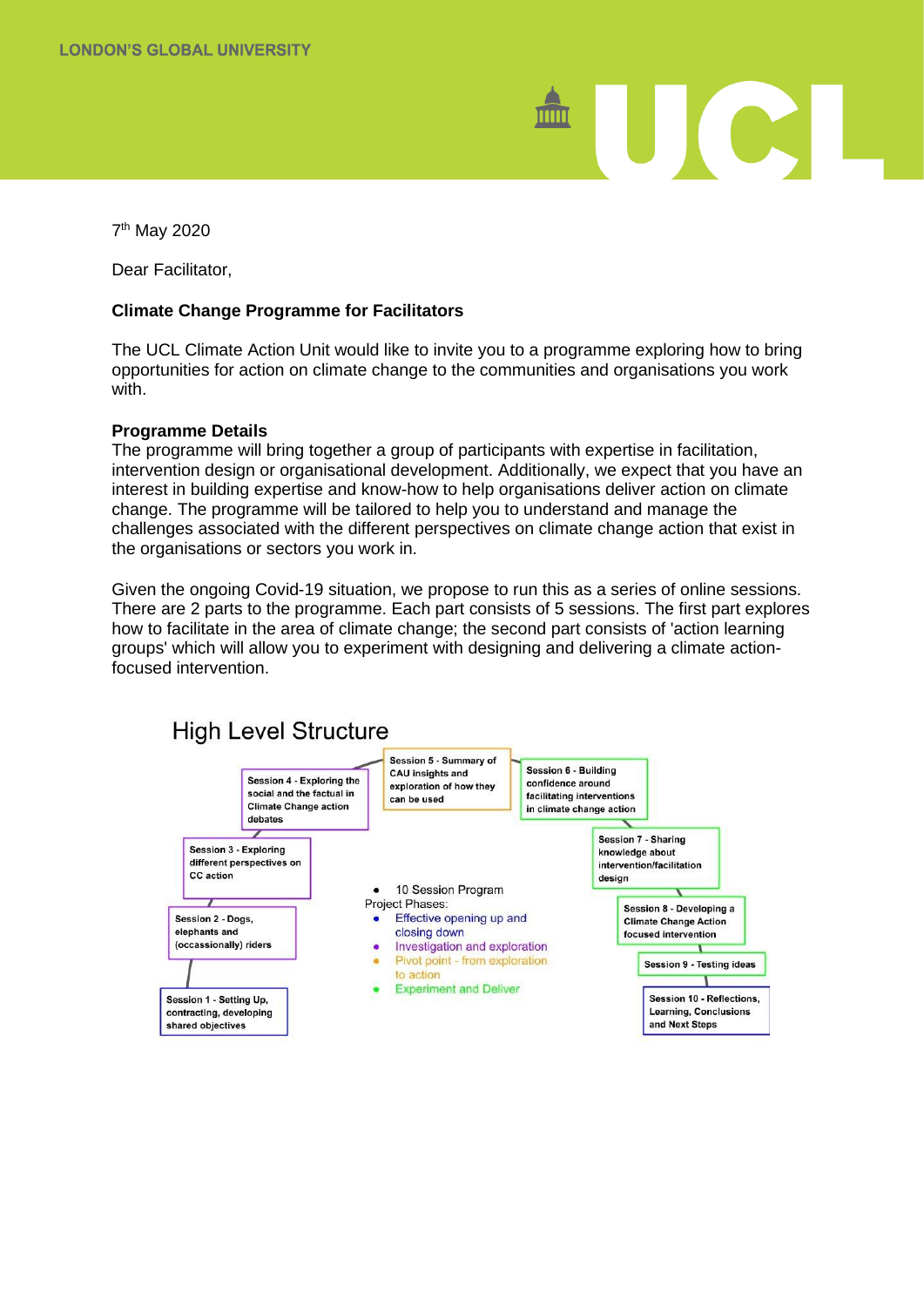## ICI

At the outset, we propose dates for **Part 1: Exploration** (Sessions 1-5) only. Dates for **Part 2: Delivery** (Sessions 6-10) will be decided as a group after Session 5.

### **Dates**

- Session 1: Friday 15 May 10am-12pm
- Session 2: Tuesday 19 May 10am-12pm
- Session 3: Friday 22 May 10am-12pm
- Session 4: Tuesday 26 May 10am-12pm
- Session 5: Friday 29 May 10am-12pm

### **What You Get**

- The opportunity to take part in a state-of-the-art psychology and neuroscience-based programme specifically for facilitators and OD professionals;
- The opportunity to form a learning community with like-minded professionals;
- The opportunity to put learning into practice in Part 2 of the programme;
- Continued support and mentoring from the group and the organisers.

### **What We Expect**

This is a pilot and it is free of charge to participants. The 5 sessions of Part 1 are tightly integrated, and we expect you to commit to all of them. We won't be recording sessions, so it is important you can attend these. In addition to the sessions, and to support your learning, we will ask you to prepare some simple tasks which will take about 30-60 minutes for each of the sessions.

We also expect you to commit to participating in Part 2 (the practice and delivery sessions), but we will agree a timeline for those sessions in collaboration with the group at the end of Part 1.

We'd also like your feedback at the end of the programme so that we can build on your experiences and incorporate your feedback into future programmes.

### **Technology**

We will use Zoom, as well as other online collaborative tools to capture outputs during group discussions. You will need internet access, and a computer or tablet with camera and microphone. Having high quality audio (e.g. using headphones) and a second screen to view and edit additional documents is recommended.

### **How to Apply**

Places are limited and will be allocated on a first come first served basis. Please send an expression of interest to [freya.roberts@ucl.ac.uk.](mailto:freya.roberts@ucl.ac.uk) Our deadline for expressions of interest is **Monday 11 May at 12pm**. To help us understand your aims, please explain briefly (100-150 words) what you hope to gain from taking part, and what - in your experience - are the challenges of delivering opportunities for climate change action in the organisations and sectors you tend to work in. Please provide a short bio of yourself as well.